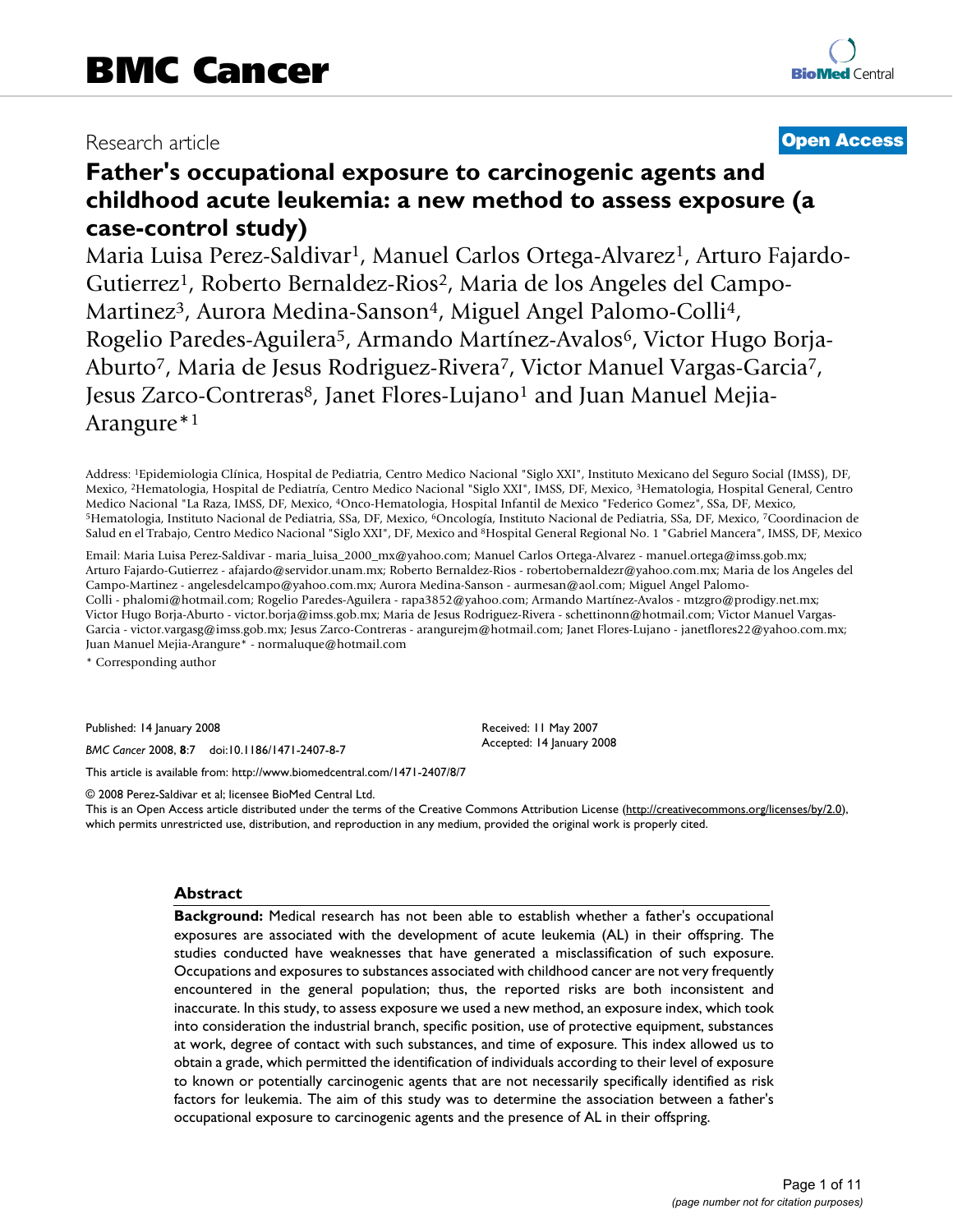**Methods:** From 1999 to 2000, a case-control study was performed with 193 children who reside in Mexico City and had been diagnosed with AL. The initial sample-size calculation was 150 children per group, assessed with an expected odds ratio (OR) of three and a minimum exposure frequency of 15.8%. These children were matched by age, sex, and institution with 193 pediatric surgical patients at secondary-care hospitals. A questionnaire was used to determine each child's background and the characteristics of the father's occupation(s). In order to determine the level of exposure to carcinogenic agents, a previously validated exposure index (occupational exposure index, OEI) was used. The consistency and validity of the index were assessed by a questionnaire comparison, the sensory recognition of the work area, and an expert's opinion.

**Results:** The adjusted ORs and 95% confidence intervals (CI) were 1.69 (0.98, 2.92) during the preconception period; 1.98 (1.13, 3.45) during the index pregnancy; 2.11 (1.17, 3.78) during breastfeeding period; 2.17 (1.28, 3.66) after birth; and 2.06 (1.24, 3.42) for global exposure.

**Conclusion:** This is the first study in which an OEI was used to assess a father's occupational exposure to carcinogenic agents as a risk factor for the development of childhood AL in his offspring. From our results, we conclude that children whose fathers have been exposed to a high level of carcinogenic agents seem to have a greater risk of developing acute leukemia. However, confounding factors cannot be disregarded due to an incomplete control for confounding.

# **Background**

Acute leukemias (AL) are the most frequent types of cancer in children under 15 years of age. The highest incidence rates in the world for AL have been reported for Latin American populations, and Mexico City is no exception. From 1996 to 2000, an average incidence rate of 58.4 cases per million children under 15 years of age has been reported for Mexico City [1]. Medical research has not established whether a father's occupational exposures are associated with the development of AL in his offspring. Pertinent studies had the following weaknesses [2-4]: 1) Information about occupational exposure was obtained from secondary sources or by using the occupation or the industrial branch as an indicator of the exposure; 2) the interviewed workers either had ignored the substances to which they were exposed or could not remember their past exposures; and 3) when exposure was characterized, only the duration of exposure was taken into account, with no consideration given either to the frequency or intensity of exposure, or to other variables such as the use of personal protective equipment. This has resulted in a misclassification of the exposure. Also, in these studies, when attempting to prove the occupational effect of a specific position or of exposure to a particular substance, the sample sizes have been unsatisfactory [2-4]. These are difficult problems to solve, because occupations and exposures to substances associated with childhood cancer are not very frequently found in the general population; therefore, the risks obtained have been inconsistent and inaccurate [5].

In this study, to assess exposure we used a new method, an index, which considered all parameters recommended to measure occupational exposure: industrial branch, specific position, use of protective equipment, substances at work, degree of contact with such substances, and time of exposure [2-4]. Even though there are only a few substances identified as having a potential leukemogenic effect, the underlying supposition to develop this new method to evaluate exposure was that it has not been possible to establish if such substances are related or not to the development of childhood leukemia because the frequency of exposure to each carcinogenic substance is very low. A method that grouped together each carcinogenic, or potentially carcinogenic, substance into an exposure index to carcinogenic substances was thought to solve the problem of the low frequency of exposure to each substance. Therefore, this exposure index was developed to allow us to obtain a grade that permitted the identification of individuals according to their level of exposure to known and to potential carcinogenic agents associated with an occupation, not necessarily specifically identified as a risk factor for leukemia [6]. The aim of this study was to assess the association between the level of father's occupational exposure to carcinogenic substances and the risk of his offspring in developing AL through the use of an occupational exposure index (OEI).

#### **Methods**

From 1999 to 2000, a case-control study was performed with 193 children with AL and 193 controls consisting of children without AL, who were matched by age, sex, and institution of origin. All children resided in Mexico City and were under 16 years of age. The initial sample-size calculation was 150 children per group, assessed with an expected odds ratio (OR) of three and a minimum exposure frequency of 15.8%.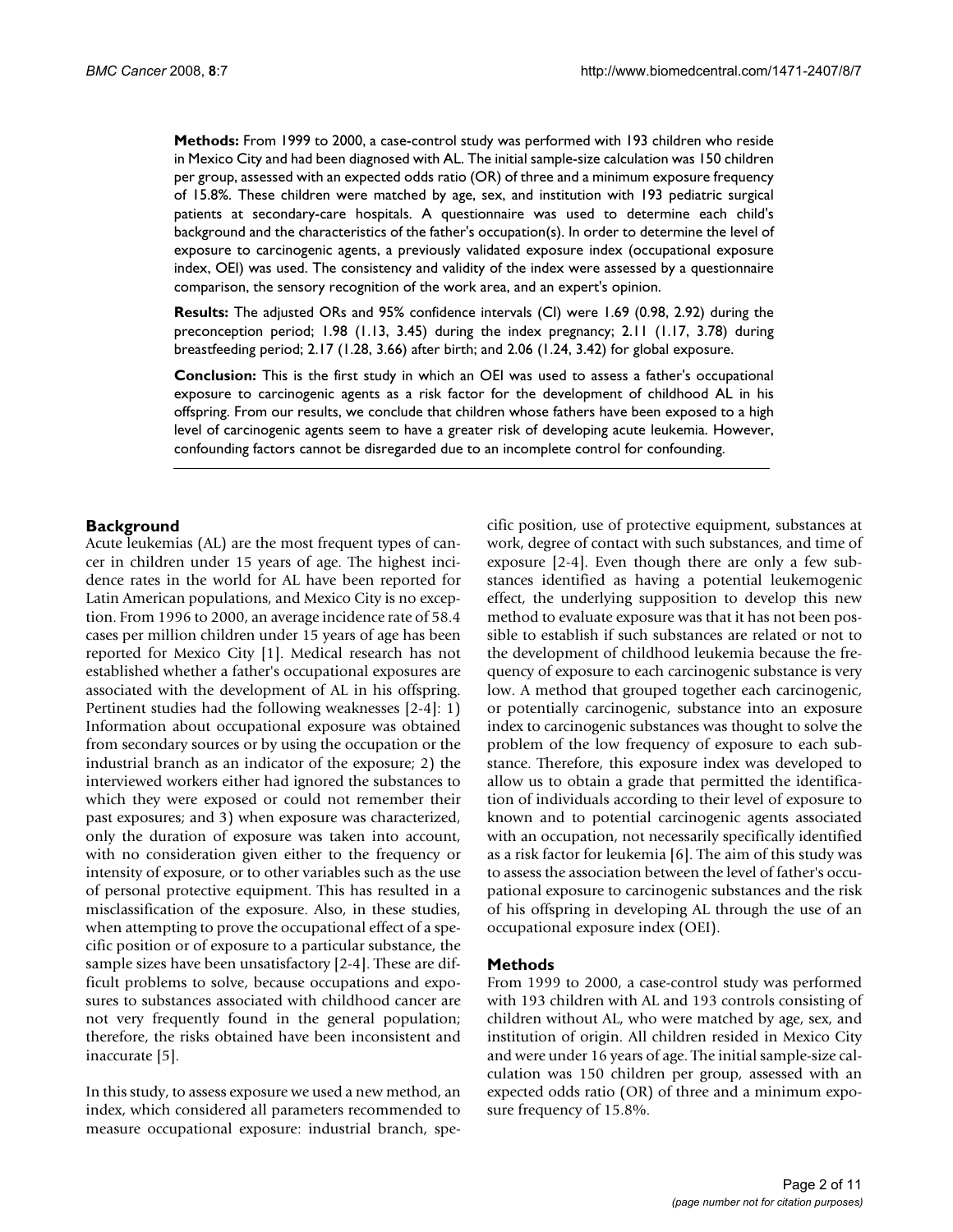# *Cases*

In Mexico City, there are both public and private hospitals that treat children with AL. Private hospitals care for fewer than 5% of all children with cancer [7,8]. Out of the nine public hospitals that treat children with cancer and that were invited to participate in this study, in only four were we able to identify the population base in order to identify the controls. However, these four are the largest and most important hospitals in Mexico City and represent 88% of all the cases treated in public hospitals in Mexico City. All cases were diagnosed through cytochemical analysis of bone morrow aspirates; specific stains were used to differentiate acute lymphoblastic leukemia (ALL) from acute myeloblastic leukemia (AML). During that period, there was a total of 230 cases, 25 of which were excluded by the hospital in which they were diagnosed and 12 were also excluded because there was no information about the father (six single mothers, four abandoned mothers, one divorcee and one widow).

# *Controls*

We decided that controls should be selected from secondary-care hospitals that had referred children with AL to tertiary-care hospitals. Just as in other parts of the world, in Mexico, there are three levels of medical assistance: the primary-care group refers to treatment of patients by the family doctor, the secondary-care group is in charge of general medical specialties, and the tertiary-care group is responsible for giving treatment to difficult-to-manage diseases and for very specialized medical attention. The closer the level of medical attention is to the general public (*e.g*., primary care), the more the cases reflect the general population from which they arise. However, we chose children only from secondary-care hospitals for the following reason: Because a patient is assigned to a first-level clinic according to her/his address, there was a risk of over-matching due to father's occupation variable. This is because, in some cases, different companies have constructed apartment complexes into which their employees are crowded in the same community. In addition, we took into account the fact that including a hospitalized population would increase the participation rate of the controls; thus, we decided to include children coming from secondary-care hospitals as controls.

The control group was composed of children who had been admitted for short-stay surgery (hernioplasty, circumcision, orchidopexy), who lived with both their biological parents, and who could be matched with the cases by age (maximum 18-month difference) and gender. There were 415 children potentially eligible when these secondary-care hospitals were visited. However, the parents of 71 patients refused to participate, giving a noresponse rate of 17%. It was not possible to locate the father of 46 patients. Out of the remaining 298 controls,

only193 met the two criteria for pair matching by age and sex.

The protocol of the study was approved by the Ethics and Investigation Committee of the Instituto Mexicano del Seguro Social (No. 2003-243-003). The parents of each child signed an informed consent form.

# *Data collection*

Trained and standardized personnel conducted an individual, in-person interview with both parents of the indexed child. A questionnaire, adapted from the United States National Cancer Institute Questionnaire Modules [9], was used to obtain demographic information such as birth weight, gender, age of the father and of the mother during pregnancy, family history of cancer, and socioeconomic status. Each interview with the mother of a child with AL was conducted during the first two months after the diagnosis, and that of the father was completed within the first five months after the diagnosis. In the questionnaire, parents were asked to write what they thought was the reason their children had developed leukemia; in no case did they associate occupation as a cause.

The birth weight of the indexed child was divided into two groups, <3,500 g and  $\geq$  3,500 g. The parent's age was divided into two groups, > 35 and  $\leq$  35 years of age. For both variables, the cut-off was determined as in other studies [10-12]. The level of crowding, part of a validated index in the Mexican population [13], was used as a proxy of the socioeconomic status. The crowding index is also that part of the socioeconomic level, which has been most frequently related to the risk of developing childhood leukemia [14]. The level of crowding, calculated as the number of people divided by the number of rooms in a home, was classified according to the criteria of Bronfman *et al.* [13]: not crowded, ≤ 3.5 persons per room; crowded, >3.5 persons per room. Parents were asked about cigarette smoking and alcohol consumption because, in a study carried out in Mexico City, it was determined that smoking and alcohol consumption by the parents are associated with the development of childhood AL [15] and that these variables are related to the occupation. The parents were also asked about their exposure to wood dust, fertilizers, pesticides, and hydrocarbons and derivatives thereof; such exposure was designated as "exposure to carcinogenic agents at home". All these factors were selected because, theoretically, they meet the confounding criteria described by Rothman and Greenland [16], who pointed out that a confounding factor must be a risk factor for the disease, must be associated with the exposure under study in the source population, and must not be in the causal pathway.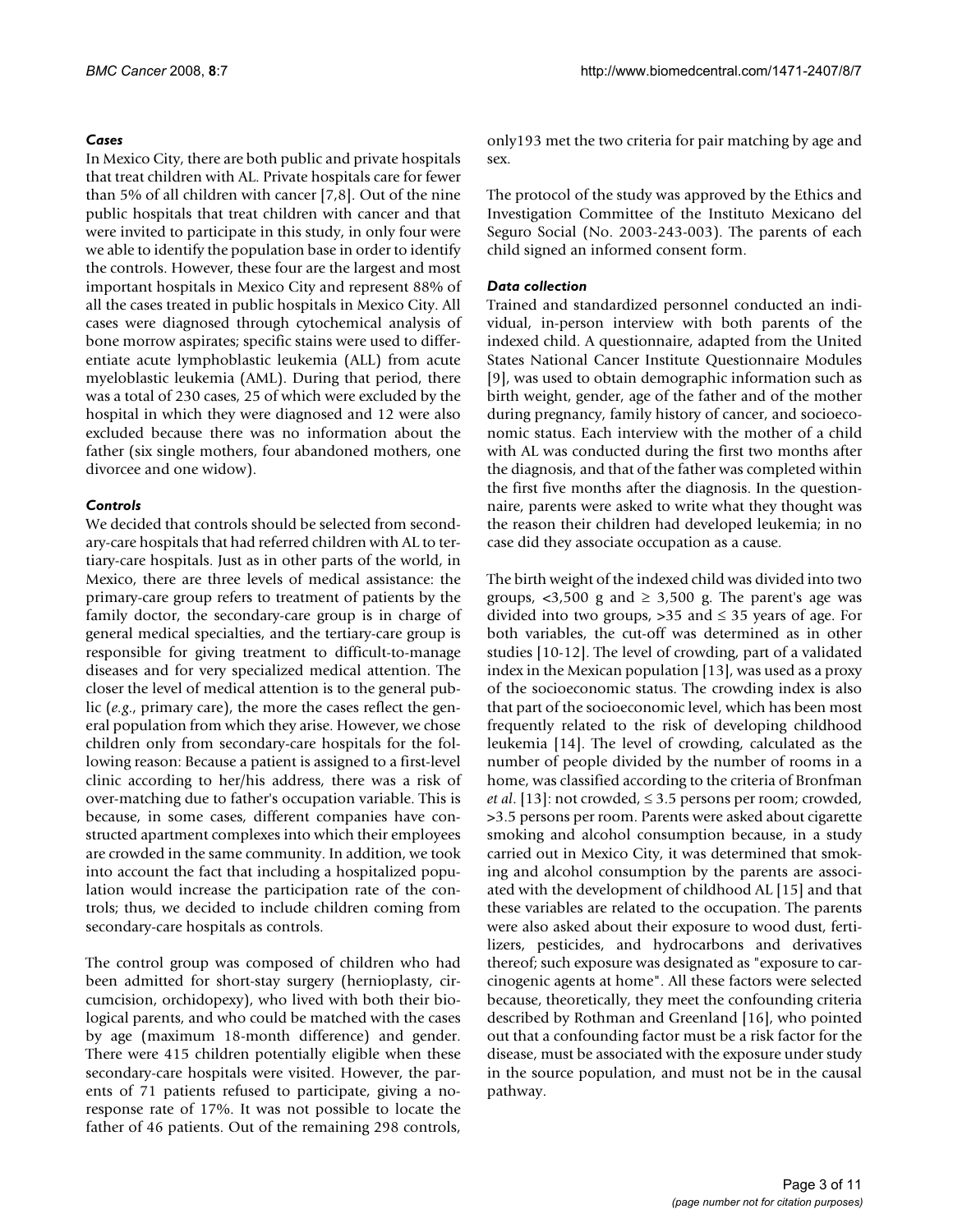#### *Exposure assessment*

#### *Occupation*

Through an individual, in-person interview, parents were asked to list all occupations in which they had been involved, for at least six months, during the following four periods: 1) the two years period prior to the conception of the indexed child; 2) during pregnancy; 3) during the breastfeeding period, and 4) after pregnancy either until diagnosis (for all cases) or until the date of the interview (for all controls). Each of the occupations was classified according to the International Standard Classification of Occupations version 1988 (ISCO-88) of the International Labour Organization [17].

#### *Level of occupational exposure to carcinogenic agents*

An exposure index (occupational exposure index (OEI)) was used in which the following indicators were considered for each position, with the information obtained from the labor history of the father: type of economic activity, type of specific position, use of personal protective equipment, toxic agents to which the individual was exposed, exposure frequency, exposure intensity, and degree of contact. Two specialists in occupational medicine were in charge of assigning to each reported occupation each of these indicators with a pre-established, weighted value, according to the probability of being in contact with carcinogenic agents in each occupation. The criteria were as follows:

# *a) Type of economic activity*

According to the review by Savitz and Chen [2], two categories were considered, the first giving a value of 0 to the indicators not related to cancer in their offspring and the second, a value of 1 to those that were associated.

# *b) Type of specific position*

A value was assigned according to the position occupied within the work, with a value of 1 given to office workers, 2 to supervisors, and 3 to those workers directly involved in the process.

# *c) Use of personal protective equipment*

A value of 0 was given to those who used appropriate protective equipment, 1 to those who used inappropriate equipment, and 2 to those who did not use any equipment at all.

# *d) Exposure to carcinogens*

The list suggested by the International Agency for Research on Cancer [18] was used. According to the evidenced degree of carcinogenicity, each group of compounds was weighted: A proved carcinogen group was assigned a value of 5; probable carcinogen in humans, a 4; possible carcinogen, a 3 and others, a 0. Substances of unknown composition were arbitrarily assigned a value of 1. Two databases were also used to identify and classify substances: the "Haz-Map Occupational Exposure to Hazardous Agents [19]," and the "Report on Carcinogens, 11th Edition [20]."

# *e) Daily exposure frequency*

This indicator was weighted with a value of 0.2 per hour on day(s) of exposure.

# *f) Exposure intensity or contact degree*

A 1 value was given when there had been no contact with the substance; 2, if there had been contact by smell, but without handling the substance; 3, when the individual both smelled and handled the substance.

In order to calculate the OEI for each occupation, the values for industrial branch (*a*), type of position (*b*), and use of protective equipment (*c*), were added together; to this value, was added the summation of the product of the values for each substance (*d*), for the frequency of exposure (*e*), and for the degree of contact (*f*), giving the formula *OEI = a+b+c+*Σ*def*.

When applying the formula and in accordance with the validation, "high exposure" was considered to be  $\geq 25$ points and "non-high exposure" to be <25 points, where "non-high exposure" includes moderate, low, and null levels.

# *Instrument validation*

Workers (n = 52) from nine different industries were studied [6]. The companies were selected considering the industrial branch, their processes, and their raw materials; they were distributed according to the risk of exposure to low-, medium-, and high-risk carcinogenic agents, with three companies in each category. A work environment sensory recognition and the application of the assessment instrument were applied independently to workers from different areas to have representation of the different positions involved in the process. An exposure index evaluation was carried out to assess exposure to carcinogenic agents, considering the above-mentioned indicators; it was assessed with the highest probability value of exposure to carcinogenic agents. The consistency and validity of the index were assessed by a questionnaire comparison, the sensory recognition of the work area, and an expert's opinion. Although the responses to the questionnaire were not validated for every individual interviewed, a sensory analysis of the specific position was done in order to evaluate consistency with the response given by worker. The person who conducted the interview did not know the results of the sensory analysis and vice versa. When checking the questionnaire, the expert classified workers according to high, moderate, and low exposure on two occasions in a month interval and showed a high consist-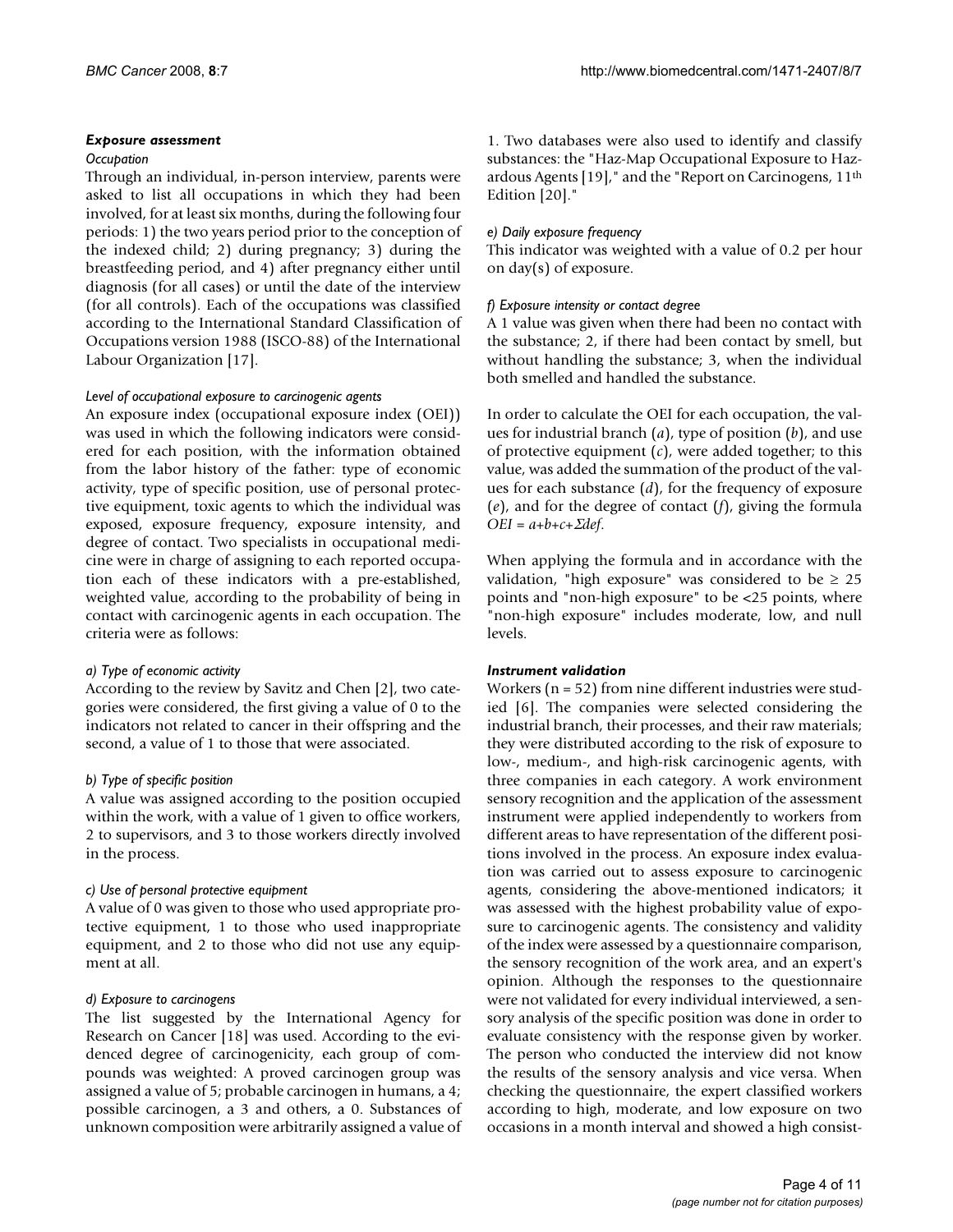ency in classifying them, with a weighted Kappa of 0.806. The sensory recognition report was also evaluated twice by the expert, with a weighted Kappa of 0.973. For this reason, the sensory recognition and its interpretation by an expert were chosen as a gold standard by which to measure the validity of the index obtained from the questionnaire. Receiver Operating Characteristic (ROC) curves were plotted to show the best cut-off level for the index. It was found that the exposure index did not differentiate between high and moderate degree of exposure, nor between moderate and low. Sensitivity and specificity, but especially likelihood ratio, were increased when both lowand moderate degree of exposure were combined. The cutoff level to distinguish between these degrees of exposures was 25 points, with a 100% sensitivity level, a 93% specificity, and a 16.66 likelihood ratio. A limiting factor that was observed was that, when considering the number of years of exposure, the specificity, and the likelihood ratio decreased. This situation did not affect this study, for the exposure time necessary for the child to develop AL seems to be not greater than two years [21].

#### *Statistical analyses*

A simple, stratified, and logistic regression analysis was performed to calculate the OR with 95% CI. This analysis was performed for four life periods: Two years before the conception of the indexed child, during pregnancy, during breastfeeding, and the period after breastfeeding until either diagnosis (for the cases) or until the date of the interview (for the controls). Analyses were also performed 1) without including the breastfeeding period and 2) including one more period in which global exposure was analyzed over all four periods.

A complete model was built. It included 1) the father's occupational level of exposure (beta); 2) all the potentially confusing variables (family cancer history, sex of child, age of child at the time of diagnostic or interview; weight at birth, crowding level, father's and mother's age at pregnancy, father's and mother's alcohol consumption, father's and mother's tobacco use, and exposure to carcinogenic agents at home) (gammas); and 3) all the potential interactions between the father's occupational level of exposure and all the potentially confounding variables (deltas) [22].

By constructing a model in which all the interactions were eliminated and by comparing the -2 likelihood (-2LK) to the complete model, a value of  $P = 0.64$  was obtained; therefore, it was concluded that the interactions did not have an influence. Then, the model with all the potentially confounding variables was compared to another model without these variables; from the result  $(P =$ 0.003), we concluded that there was confounding.

Those variables that had a difference lower than 10% between the crude OR and the adjusted OR were discarded. Several partial models were run until a P > 0.10 was obtained when comparing the -2LK of the complete model to the -2LK of the partial model.

# **Results**

#### *Population description*

In this study, 193 cases and 193 controls were analyzed. There were 163 cases of ALL (84.5%) and the rest of the cases were myeloid leukemias. For the sociodemographic variables, groups were similar; however, the cases showed a greater frequency of being positive for the following variables: family history of cancer, father's cigarette smoking during child's gestation, mother's cigarette smoking during the breastfeeding period, and exposure to carcinogenic agents at home (Table 1).

# *Occupation*

Table 2 shows the various occupations that each father had before conception of the indexed child and for which a non-significant increased risk of developing AL was reported. The only occupation that showed a statistically significant increased risk was insurance agent. Occupations that remained as risk occupations during the four periods were the following: insurance agent, farmer, machinery operator, mechanic, packer, and builder (data not shown).

# *Exposure level*

For this variable, all occupations for each period were considered; a period was classified as "exposed" if the index indicated that the father had been "highly exposed" in at least one of his occupations during that period (Table 3). By using logistic regression, it was possible to conclude that interactions were not an influence, but that confounding did exist. The final logistic regression model included nine variables for the father's occupational exposure level: age, gender, institution where the child received treatment, maternal occupation, family history of cancer, weight at birth, socioeconomic status, paternal cigarette smoking, and exposure at home. The adjusted OR showed a significantly increased risk in all periods, with exception of the pregestational period that reported a non-significant increase in OR.

Because some fathers reported more than one occupation for the period after the birth of the indexed child, the number of occupations with high exposure to carcinogenic agents was analyzed. As shown in Table 4, the greater the number of occupations with a high exposure, the greater the risks that showed a significant trend (*p* < 0.001).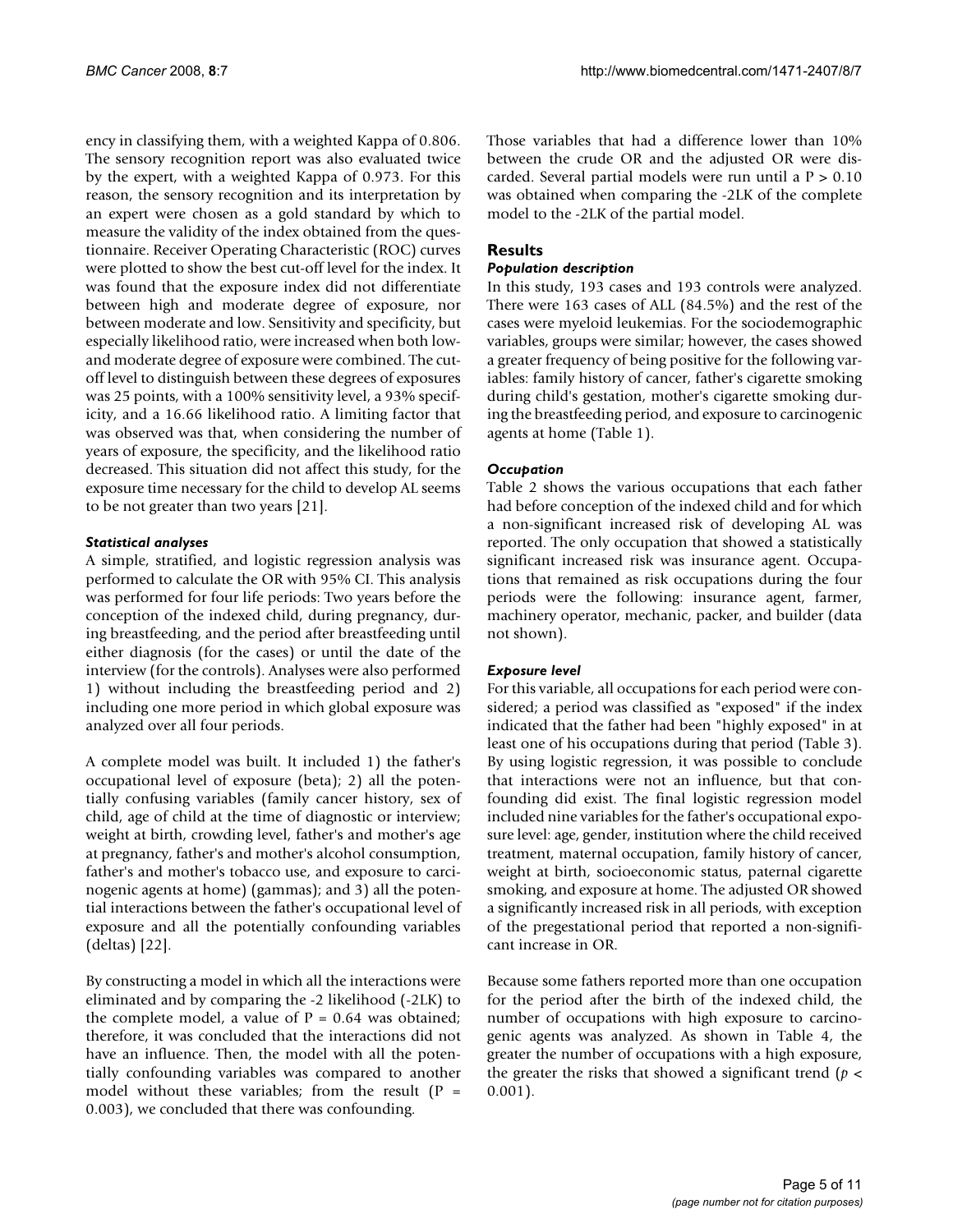| <b>Variables</b>                                | Cases ( $N = 193$ ) |      | Controls ( $N = 193$ ) |      | Crude OR [95% CI]   |
|-------------------------------------------------|---------------------|------|------------------------|------|---------------------|
|                                                 | N                   | %    | N                      | %    |                     |
| Type of leukemia                                |                     |      |                        |      |                     |
| <b>ALL</b>                                      | 163                 | 84.5 |                        |      |                     |
| AML                                             | 30                  | 15.5 |                        |      |                     |
| <b>Institution</b>                              |                     |      |                        |      |                     |
| <b>IMSS</b>                                     | 122                 | 63.2 | 124                    | 64.2 |                     |
| SSa                                             | 71                  | 36.8 | 69                     | 35.8 |                     |
| Family history of cancer                        | 88                  | 45.6 | 67                     | 34.7 | $1.58$ [1.05,2.38]  |
| Sex: Male                                       | 110                 | 57.0 | 115                    | 59.6 | 0.90 [0.60, 1.35]   |
| Age: 2-5 years old                              | 59                  | 30.6 | 53                     | 27.5 | $1.16$ [0.75, 1.81] |
| Child's weight at birth: $>3,500$ g             | 60                  | 31.1 | 56                     | 29.0 | $1.10$ [0.71, 1.71] |
| High crowding                                   | 80                  | 41.5 | 71                     | 36.8 | $1.22$ [0.81, 1.83] |
| Paternal age during pregnancy: >35 years old    | 26                  | 13.5 | 24                     | 12.4 | $1.10$ [0.61, 1.99] |
| Maternal age during pregnancy: >35 years old    | $\overline{13}$     | 6.7  | 16                     | 8.3  | 0.80 [0.37, 1.71]   |
| Paternal alcohol consumption before pregnancy   | 172                 | 89.1 | 172                    | 89.1 | 1.00 [0.53,1.90]    |
| Maternal alcohol consumption before pregnancy   | 139                 | 72.0 | 154                    | 79.8 | $0.65$ [0.41, 1.04] |
| Paternal cigarette smoking before pregnancy     | 118                 | 61.1 | 105                    | 54.4 | 1.32 [0.88, 1.98]   |
| Paternal cigarette smoking during pregnancy     | 107                 | 55.4 | 88                     | 45.6 | 1.49 [0.99, 2.22]   |
| Paternal cigarette smoking after pregnancy      | 117                 | 60.6 | 110                    | 57.0 | $1.16$ [0.77, 1.74] |
| Maternal cigarette smoking before pregnancy     | 35                  | 8.1  | 49                     | 25.4 | $0.65$ [0.40, 1.06] |
| Maternal cigarette smoking during pregnancy     | 7                   | 3.6  | $\overline{10}$        | 5.2  | 0.69 [0.26, 1.85]   |
| Maternal cigarette smoking during breastfeeding | 9                   | 4.7  | 3                      | 1.6  | 3.10 [0.83,11.62]   |
| Exposure to carcinogenic agents at home         | 46                  | 23.8 | 29                     | 15.0 | 1.77 [1.06,2.96]    |

**Table 1: Association of different factors with acute leukemia in children from Mexico City**

ALL, acute lymphoblastic leukemia; AML, acute myeloid leukemia; IMSS, Instituto Mexicano del Seguro Social; SSa, Secretaria de Salud; OR, odds ratio; CI, confidence interval

# **Discussion**

This is the first study in which the father's occupation is assessed as a risk factor for the development of childhood AL in his offspring by using an OEI to carcinogenic agents.

From the first published study by Fabia and Thuy in 1974 [23], which showed the association between the father's occupation and the development of malignant diseases in his offspring, several articles have been published on this topic; however, these studies have been inaccurate and have had inconsistent results [2-4]. For this reason, Linet *et al*. in 2003 [24], when classifying the evidence for risk factors for AL into known, stimulating, and limited, classified parental occupational exposures as a risk factor of limited evidence.

One way to increase accuracy in this type of studies was recommended by Ward *et al.* [25]. They pointed out that it is better to conduct studies with large sample sizes when studying specific substances as risk factors, because these

| Table 2: Analysis of the father's most frequent occupations, two years before conception of indexed child. |  |  |  |
|------------------------------------------------------------------------------------------------------------|--|--|--|
|------------------------------------------------------------------------------------------------------------|--|--|--|

| Occupation<br>Cases<br>N |    |     | <b>Controls</b> | Crude OR [95% CI] |                     |
|--------------------------|----|-----|-----------------|-------------------|---------------------|
|                          | %  | N   | %               |                   |                     |
| Accountant               | 4  | 2.1 |                 | 2.6               | 1.0 Reference       |
| Motor vehicle driver     | 17 | 8.8 | 12              | 6.2               | 1.77 [0.39,8.00]    |
| <b>Builder</b>           | 17 | 8.8 | 10              | 5.2               | 2.12 [0.46,9.81]    |
| Machinery operator       | 4  | 7.3 |                 | 3.6               | 2.50 [0.51,12.35]   |
| Insurance agent          | П  | 5.7 |                 | 0.5               | 13.75 [1.20,156.65] |
| Mechanic                 | 9  | 4.7 |                 | 2.1               | 2.81 [0.48,16.43]   |
| Cleaning person          |    | 4.1 |                 | 3.6               | $1.42$ [0.27,7.51]  |
| Farmer                   |    | 3.6 |                 | 1.6               | 2.91 [0.44, 19.23]  |
| Packer                   |    | 3.6 |                 | 1.6               | 2.91 [0.44, 19.23]  |
| Carpenter                | 6  | 3.1 |                 | 2.1               | 1.87 [0.30, 11.63]  |

OR, odds ratio; CI, confidence interval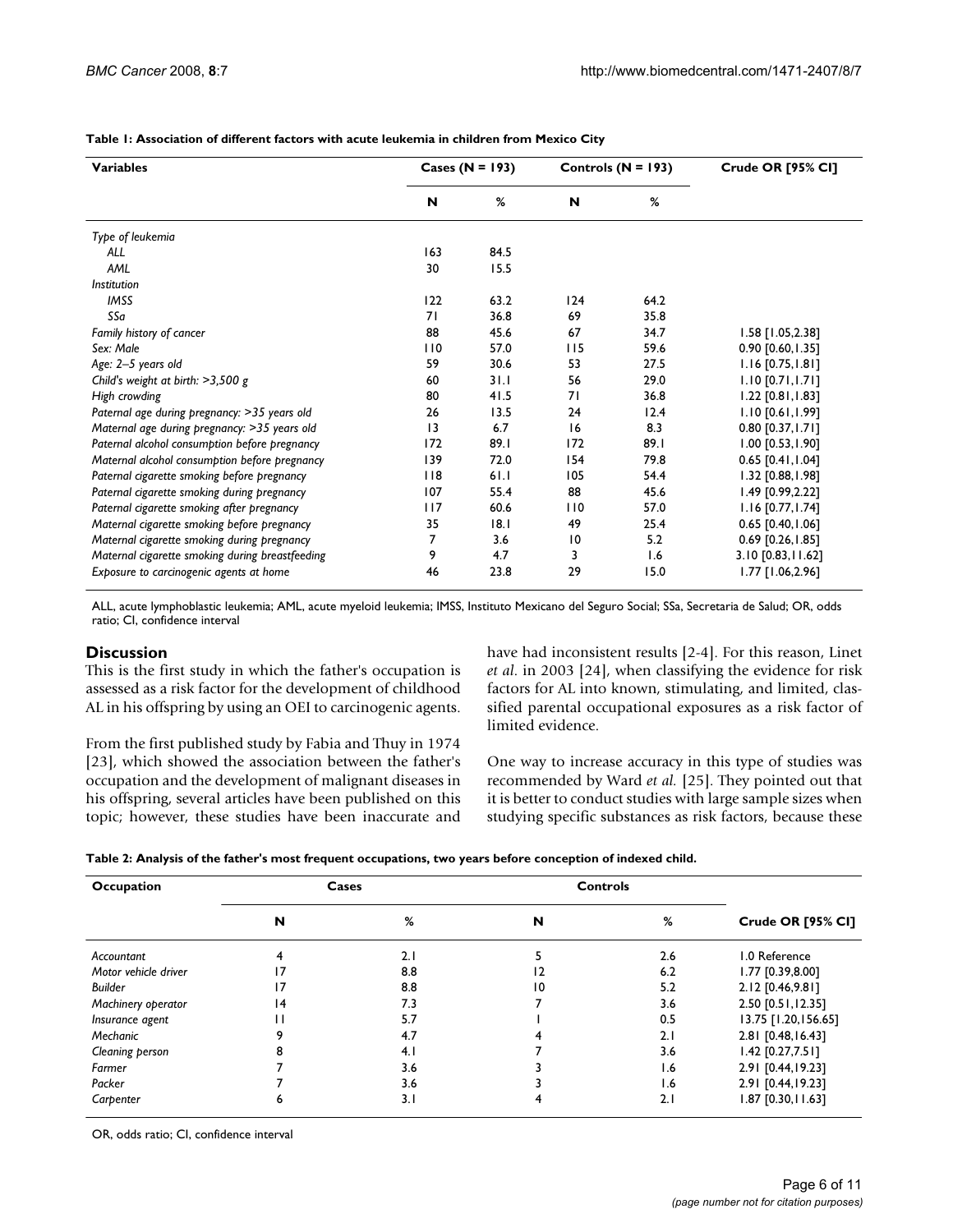| <b>Variables</b> <sup>a</sup>                                                              |    |      |    |      |                    | Cases (N = 193) Controls (N = 193) Crude OR [95% CI] Adjusted <sup>b</sup> OR [95% CI] |
|--------------------------------------------------------------------------------------------|----|------|----|------|--------------------|----------------------------------------------------------------------------------------|
|                                                                                            | N  | %    | N  | %    |                    |                                                                                        |
| At least one occupation with high exposure before<br>conception of indexed child           | 45 | 23.3 | 28 | 14.5 | 1.79 [1.06,3.02]   | 1.69 [0.98,2.92]                                                                       |
| At least one occupation with high exposure during<br>pregnancy period of indexed child     | 42 | 21.8 | 26 | 13.5 | $1.79$ [1.05,3.06] | 1.98 [1.13,3.45]                                                                       |
| At least one occupation with high exposure during<br>breastfeeding period of indexed child | 39 | 20.2 | 22 | 11.4 | $1.97$ [1.12,3.47] | $2.11$ [1.17,3.78]                                                                     |
| At least one occupation with high exposure after<br>birth of indexed child                 | 54 | 28.0 | 29 | 15.0 | 2.20 [1.33,3.64]   | 2.17 [1.28,3.66]                                                                       |
| At least one occupation with high global exposure,<br>considering all four periods         | 62 | 32.1 | 35 | 8.1  | 2.14 [1.33,3.44]   | 2.06 [1.24,3.42]                                                                       |

#### **Table 3: Paternal level of occupational exposure to carcinogenic in the life of the indexed child.**

OR, odds ratio; CI, confidence interval

aOnly "highly exposed" father's values are reported; values taken as a reference and which correspond to the "non-highly exposed" fathers are not shown.

<sup>b</sup>This analysis was adjusted by age, sex, source institution, level of crowding, paternal cigarette smoking, exposures at home, and mother's occupation.

types of exposures are very rare among general population. The present study did not require a large sample size; the strategy used was to diminish the variability in measures by using a strict measuring protocol for the exposure trough the use of an exposure index [26].

Regarding the possibility of selection bias with the cases, it is important to point out that the children included in this study were drawn from highly specialized, public pediatric hospitals that, on the whole, give treatment to about 95% of the cases of childhood AL in Mexico City [7,8]. Although these hospitals had only 88% of all cases in public hospitals, these cases represented 100% of the cases for which it was possible to identify an appropriate control; that is, for which it was possible to identify the secondary-care hospital that had referred them to the tertiary-care hospital for leukemia diagnosis and treatment.

For the controls, individuals were included from general hospitals under the aegis of the two institutions from which the cases were obtained: Instituto Mexicano del Seguro Social (Social Security Mexican Institute) and Secretaria de Salud (Health Secretariat). The hospitals were located in different parts of Mexico City: south, north, center-west, and east sections of the city. Controls were not drawn from the same tertiary-care hospitals from which the cases were taken, because the diseases that these hospitals treat are associated with different risk factors that would make them totally different from the study's base population [26].

| Table 4: Trend analysis on the number of occupations with high paternal exposure to carcinogenic agents after indexed child was |  |  |
|---------------------------------------------------------------------------------------------------------------------------------|--|--|
| born.                                                                                                                           |  |  |

| <b>Variables</b>                           | Cases ( $N = 193$ ) |      | Controls $(N = 193)$ |      | Crude OR 95% CI      |
|--------------------------------------------|---------------------|------|----------------------|------|----------------------|
|                                            | N                   | %    | N                    | %    |                      |
| No occupation with high exposure           | 139                 | 72.0 | 164                  | 85.0 | 1.0 Reference        |
| One occupation with high exposure          | 43                  | 23.8 | 28                   | 14.5 | 1.81 [1.07,3.07]     |
| Two or more occupations with high exposure | П                   | 4.2  |                      | 0.5  | 12.98 [1.65, 101.78] |

OR, odds ratio; CI, confidence interval

Chi square trend =  $12.78$  ( $p < 0.001$ )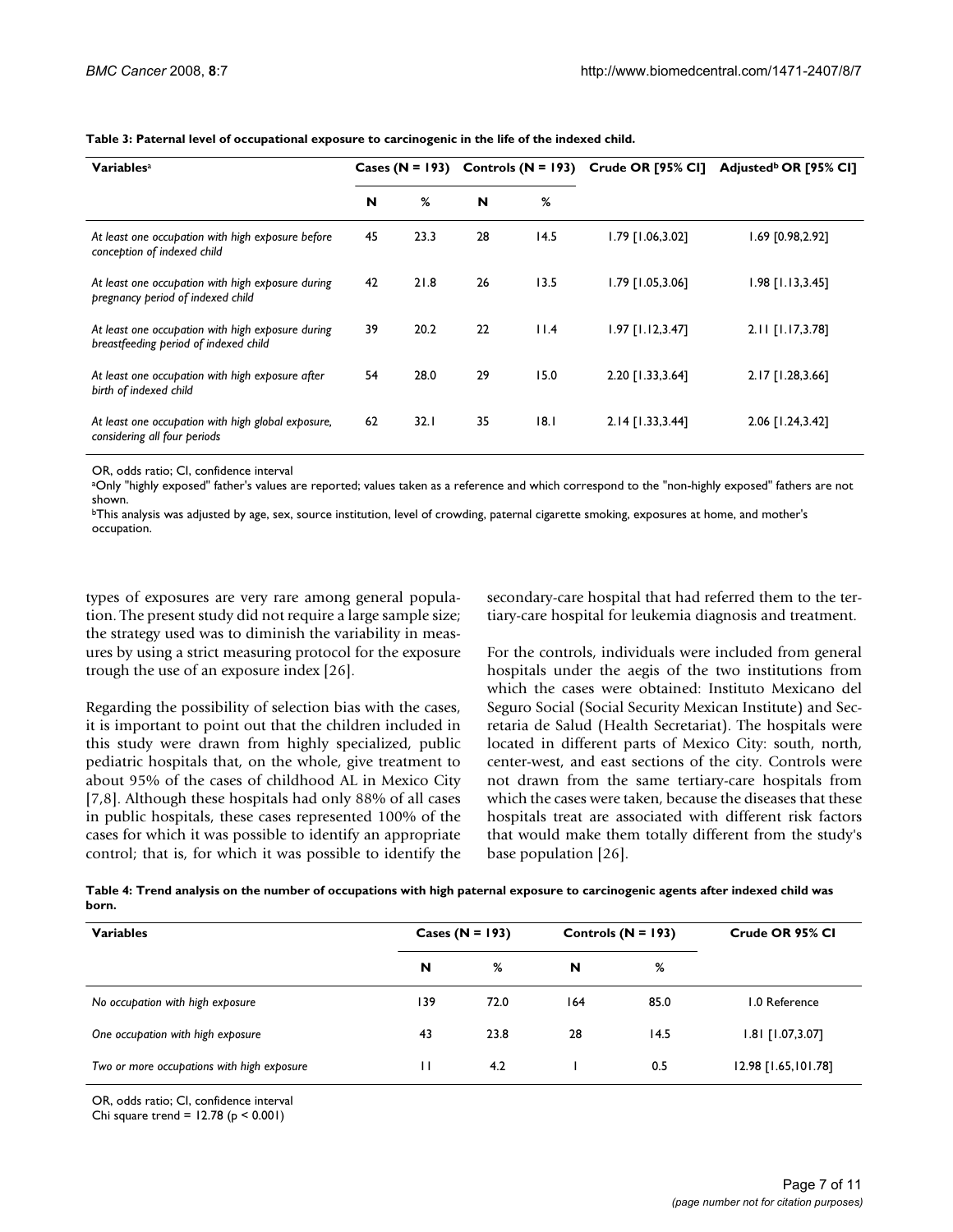In this study, hospital controls obtained from medical assistance centers were used. Such centers work as reference units for the hospital from which the cases were drawn. If any of the controls were to have developed AL, the case would have gone directly to the case-source hospitals. Moreover, because of the lack of differences between sociodemographic variables among groups, we could conclude that cases, as well as controls, came from the same population base [27].

In regard to interviewer bias, cases and controls were interviewed under similar conditions; however, the cases reported greater frequencies for some non-occupational exposures. We could not eliminate the possibility that recall bias had been present; however, we applied techniques suggested to eliminate such bias: a structured and standardized questionnaire, which provided memory aids, was used; trained personnel obtained data as accurately as possible, and hospital controls were used [28,29]. The interviewer bias was limited, because the trained personnel acting as interviewer did not know the main hypothesis for the study and they were standardized.

The way to obtain the necessary information to estimate the index was through direct questioning, which is considered to increase the participation rate of both cases and controls; direct questioning is also considered to increase the reliability of the information so obtained [30]. There is no evidence available to suppose that fathers from either group would over-report the frequency of occupational exposures. It is possible that fathers could not remember all exposures throughout their work life; however, such lack of precision would be similar for parents from the cases and the controls; therefore, the estimated ORs would be an underestimation of the real OR [31]. It has been recommended that, in epidemiological studies, interviews with fathers of children with cancer be performed before they seek an explanation to their children's disease, because such situation could bias their answers [30]. In this study, we had the advantage that, for 100% of the cases, interviews with the mothers were performed within the first month after the diagnosis had been made and the father's interview within the first five months. Moreover, none of the fathers stated, in any of the questionnaires, that they thought that one of the causes for their children's illness could have been an occupation that they had had.

The prevalence of occupational exposure to carcinogenic agents was from 11.4 to 15.0% among the controls and from 20.2 to 28.0% among the cases. This frequency was high because this index grouped together all the known and potentially carcinogenic substances reported by the worker and not one substance in particular. At present, it

is not possible to state that the frequency of exposure to carcinogenic agents in the studied population was greater than that in the rest of the population, due to the fact that no other study has used the instrument that we employed to evaluate exposure. Nonetheless, it is known that about 23% of the working population in the European Union is exposed to carcinogenic substances [32].

Confounding was controlled by a logistic regression analysis. A conditional regression analysis was not performed because none of the matching variables for the study was considered a risk factor for the disease, an implicit criterion for a variable to be considered as a true confounding factor; therefore, the matching variables in the analysis should be maintained [33]. In this study, through logistic regression analysis, we determined that the risks found were confounded by the occupation of the mother. Maternal occupation has been less studied than paternal occupation and associations have also been less consistent [2,4]. However, in two recent studies, an increase in risk of developing AL was identified for offspring of mothers who presented occupational exposures to electromagnetic fields [34] and solvents [35] during pregnancy. The cut-off levels used for the mother's age ( $\leq$  35 and  $>$ 35) and for the index of child's weight at birth  $( \leq 3,500 \text{ and } >3,500 \text{ g} )$ were those that are most frequently reported in medical literature [11,12]. There are no consistent data showing that the mother's age is a risk factor for her offspring to develop childhood leukemia; Little interpreted this inconsistency as the result of maternal age may be more a reflection of sociological, rather than biological, influence [10]. The effect of mother's age may reflect the increase in the frequency of non-disjunction during oogenesis, which increases with maternal age, and polygenic or imprinting mechanisms may involve a tendency to non-disjunction; these mechanisms may have implications for the etiology of leukemia in children [36]. The most frequently reported birth weight is  $>3,500$  g [11]; in recent studies, the cut-off level of >4,000 g has been used, but a weight between 3,000 and 3,500 g is considered the average weight [37]. There have been no consistent data to show that this is a risk factor for childhood leukemia, however, a proposed mechanism by which it may be related to leukemia is that overweight at birth may be a result of high levels of growth factors in the uterus and that these growth factors may increase the risk to acute leukemia when inducing a proliferative stress in the bone marrow [37].

Another factor evaluated as a possible confounding variable was exposure to carcinogenic substances at home. We decided to include this factor because it has consistently been associated with acute leukemia [38,39]; the most studied cases of exposure have been occupational or residential exposure, exposure at home has been less studied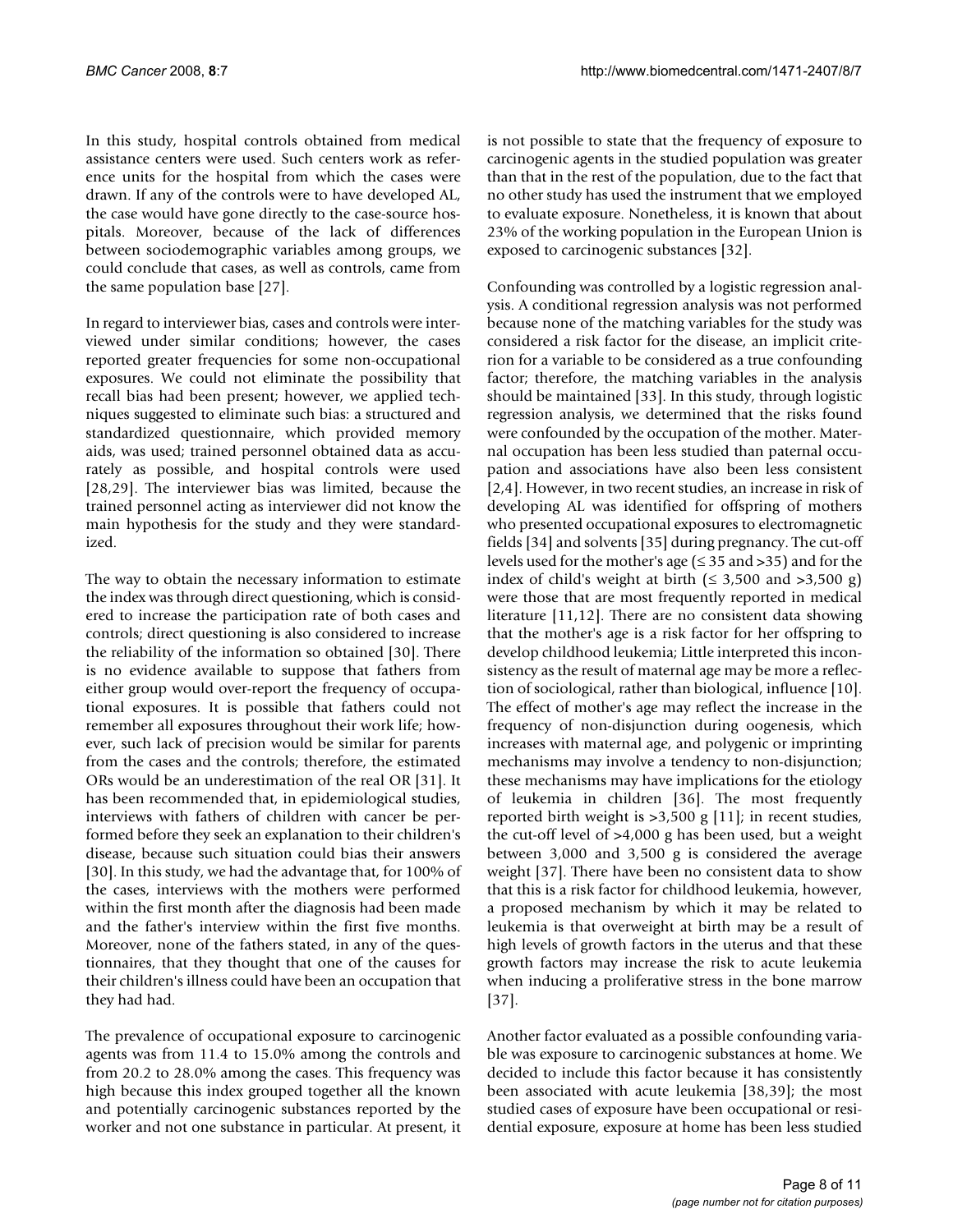[40]. More studies have been done on hydrocarbons associated with pesticides and here is where the strongest associations have been found [40,41]. The mechanism(s) by which some hydrocarbons, including those contained in pesticides, increase the risk to develop cancer is(are) not thoroughly understood [42]. Some mechanisms are chromosomal damage; disruption of cell division; and reduction in host resistance to cancer-initiating viruses, such as the Epstein-Barr virus, which can provoke a breakdown in the immune surveillance [42]. Some compounds in this group of chemicals are immunotoxic [43].

Using occupations and industrial branches as risk factors for the development of cancer in their offspring has given rather inaccurate results [44]; it is for this reason that most recent studies have focused on using occupation and economic activity to deduce the substances to which workers are exposed by using exposure matrixes [45]. Some studies that deduced exposures obtained information on occupation from secondary sources. On this point, Swaen *et al*. [46] have commented that it is possible, when information is obtained from cancer records or secondary sources, that there are false-positive results in studies on cancer and occupational exposures. Such false positives would be reduced when the information obtained permits the analysis of the relationship between doses and examine the phenomena. In this study we were able to estimate the trend, by finding an exposure gradient for the number of occupations with high exposure in the period after the birth of the indexed child and with statistically significant values in the trend assessment. In the present study, when the job position was evaluated in a specific way, an association was found with insurance agents; however, this finding could be a result of chance.

The use of experts is another strategy to assess exposure, which is not exempt from misclassification errors [47]. Reiner *et al.* [48], stated that exposure misclassification has been the main limitation in studies assessing parental occupational exposure as a risk factor for the development of diseases in offspring. This has given rise mainly to suggestions to improve the quality of questionnaires and of data-collection techniques [49].

Another proposal is the development of more sophisticated methods to assess exposure [24], preferably in a quantitative way [50], through the use of estimation models that incorporate the phenomena-determining factors (frequency, intensity, duration, etc); this would increase accuracy and reliability of the exposure estimation. Two articles were recently published on new instruments to assess occupational exposures for studies on childhood AL. One of them suggests the use of a questionnaire with specific work modules to achieve a better description of exposure [48]; the other study assesses exposure to pesticides, suggesting the use of icons to facilitate the worker's understanding [51]. These instruments were used to try to improve the measurement of exposure, but none of the instruments evaluated occupational exposure in a quantitative or semi-quantitative way.

The main strength and contribution of the present study is that, through use of the OEI, when obtaining information, we were able to take into account all these suggestions, integrate them into the study, and then use them in a formula to calculate a value that that represented the level of exposure.

Another strength of this study was the analysis of the father's exposures during different periods in the life of the indexed child. A cohort study, in which the father's occupational exposure to fungicide was assessed as a risk of developing cancer in his offspring, classified exposure as low, medium, or high [52]. That study identified risks to highly exposed in the periods 1) prior to conception, 2) during pregnancy, and 3) after the birth of indexed child; the ORs were 1.7, 1.3, and 1.7, respectively, but again with broad CIs and with P values in the trend test having no statistical significance. These findings coincide with the present study, in which farmers were found to be an occupation with high risks in all four periods. Moreover, those data coincide with the fact that the incidence of AL is higher in the southwestern part of Mexico City, where there are still agricultural zones [53]. In another study that used exposure windows, an association was found only for the father's exposure to plastic materials during period prior to conception [54]. McKinney *et al*., found risks only for exposure to exhaust fumes and inhaled particles of hydrocarbons during the period prior to conception, which was the only one evaluated [55].

A weak point of this study was the small size of the sample. Although most of the adjusted ORs were significant statistically, it is not possible to disregard the role of chance.

Another weak point is that neither the population mix nor exposure to infections was considered as possible confounding variables. There is sufficient evidence to think that childhood AL has an infectious etiology [56] and that fathers, laboring in certain occupations and having frequent contact with other people at the time of the child's birth, can be the source of contagion for the child [57]. Additionally, there is the possibility that the working population in search of a better job may need to migrate from rural to urban populations. This is the reason why, when considering studies of paternal occupation, evaluation of population migration has been recommended [56]. In the present study, this variable was not evaluated either; however, when assessing the number of children who had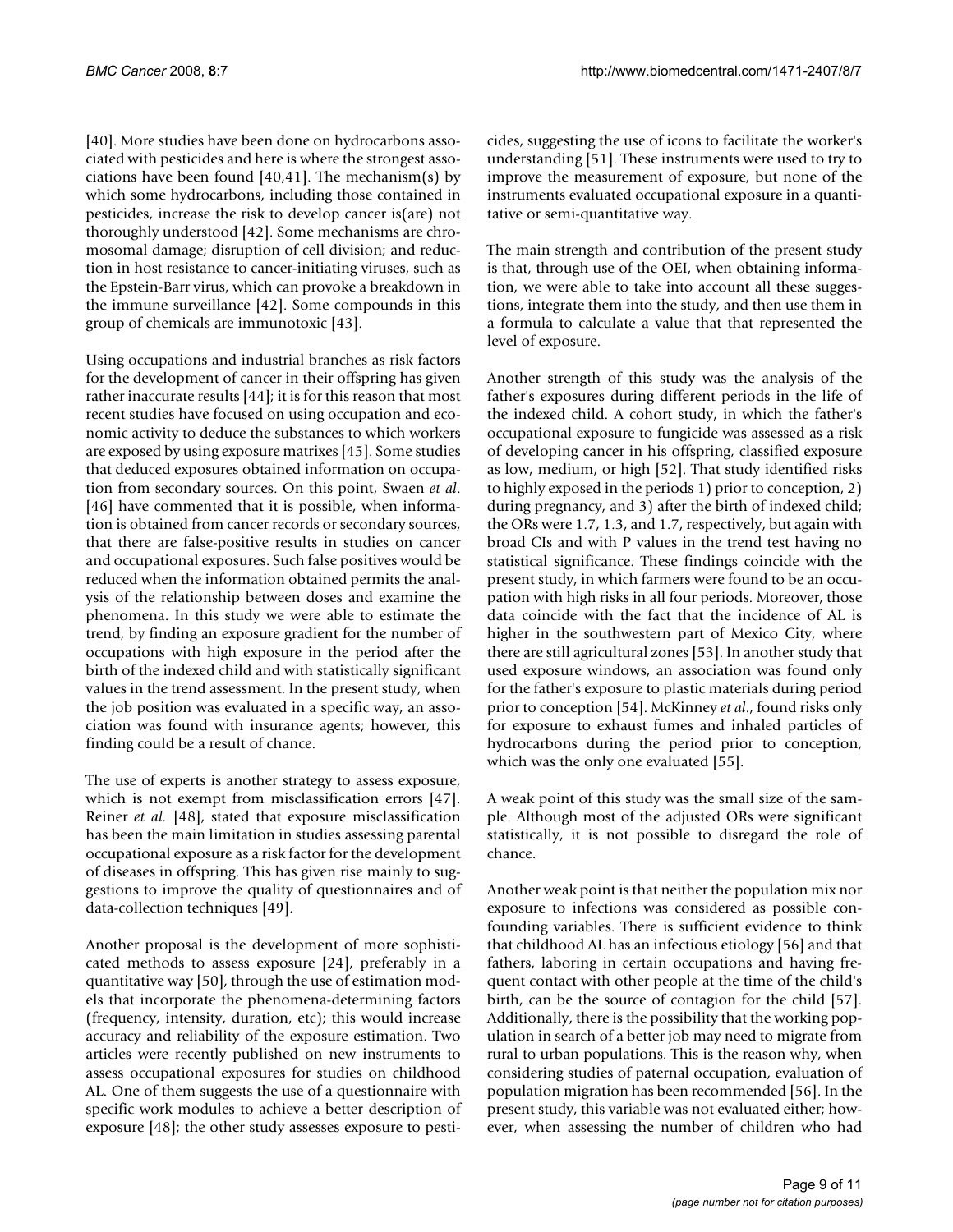been born in a rural community and now live in Mexico City (urban community), we found that only seven cases and six controls had been born in a rural community (OR 1.17; 95% CI 0.38–3.5). Due to such a small number of individuals, it was not feasible to evaluate whether migration from a rural zone to an urban one differed, depending on the level of exposure of the father to carcinogenic substances and much less on a specific occupation of the father.

# **Conclusion**

With the results obtained from this study, we concluded that, among the children of fathers exposed to a high level of carcinogenic substances at work, there seemed to be a greater risk of developing AL. However, confounding factors cannot be disregarded due to incomplete control for confounding.

# **Competing interests**

The author(s) declare that they have no competing interests.

# **Authors' contributions**

MLPS participated in the design of the study and in the analysis of the data, wrote the first and last draft of the manuscript, and provided guidance to all aspects of this project. MCOA participated in the design of the study and in the analysis of the data and wrote the first draft of the manuscript. JMMA conceived of the study, participated in its design and in the analysis of the data, corrected the first draft and final manuscript, provided guidance to all aspects of this project, and obtained funding. AFG and VHBA participated in the design of the study and in the analysis of the data, and provided guidance in some aspects of this project. MLPS, RBR, MACM, AMS, MAPC, RPA, AMA, MJRR, VMVG, JFL, and JZC registered, recorded, and analyzed the data. All authors read and approved the final manuscript.

# **Acknowledgements**

This study was financed by the Consejo Nacional de Ciencia y Tecnologia, through a CONACYT-SALUD-2003-C01-102 grant.

The authors would like to thank the institutions and hospitals that contributed through their directors, Education and Research Areas, and Pediatrics Services. The authors also thank the hospitals of the Instituto Mexicano del Seguro Social (Hospital de Pediatria del Centro Medico Nacional Siglo XXI, Hospital de General del Centro Medico "La Raza", Hospital General Zona (HGZ) 32 "Villa Coapa", HGZ 27 "Tlatelolco", Hospital General Regional (HGR) 72 "Gustavo Baz", HGR 25 "Zaragoza", HGR 1 "Gabriel Mancera") and the Hospitals of the Secretaria de Salud (Hospital Infantil de Mexico "Federico Gomez", Instituto Nacional de Pediatria, Hospital General "Manuel Gea Gonzalez", Hospital Juarez del Centro, Hospital Pediatrico de San Juan de Aragon del Gobierno del D.F.). The authors thank Adriana Venegas and Veronica Yakoleff for editing the manuscript.

#### **References**

- 1. Mejia-Arangure JM, Bonilla M, Lorenzana R, Juarez-Ocana S, Reyes G, Perez-Saldivar ML, Gonzalez-Miranda G, Bernaldez-Rios R, Ortiz-Fernandez A, Ortega-Alvarez M, Martinez-Garcia MC, Fajardo-Gutierrez A: **[Incidence of leukemias in children from El Salvador](http://www.ncbi.nlm.nih.gov/entrez/query.fcgi?cmd=Retrieve&db=PubMed&dopt=Abstract&list_uids=15807901) [and Mexico City between 1996 and 2000: Population-based](http://www.ncbi.nlm.nih.gov/entrez/query.fcgi?cmd=Retrieve&db=PubMed&dopt=Abstract&list_uids=15807901) [data.](http://www.ncbi.nlm.nih.gov/entrez/query.fcgi?cmd=Retrieve&db=PubMed&dopt=Abstract&list_uids=15807901)** *BMC Cancer* 2005, **5:**33.
- Savitz DA, Chen J: **[Parental occupation and childhood cancer:](http://www.ncbi.nlm.nih.gov/entrez/query.fcgi?cmd=Retrieve&db=PubMed&dopt=Abstract&list_uids=2272330) [review of epidemiologic studies.](http://www.ncbi.nlm.nih.gov/entrez/query.fcgi?cmd=Retrieve&db=PubMed&dopt=Abstract&list_uids=2272330)** *Environ Health Perspect* 1990, **88:**325-337.
- 3. O'Leary LM, Hicks AM, Peters JM, London S: **[Parental occupa](http://www.ncbi.nlm.nih.gov/entrez/query.fcgi?cmd=Retrieve&db=PubMed&dopt=Abstract&list_uids=1867215)[tional exposures and risk of childhood cancer: a review.](http://www.ncbi.nlm.nih.gov/entrez/query.fcgi?cmd=Retrieve&db=PubMed&dopt=Abstract&list_uids=1867215)** *Am J Ind Med* 1991, **20:**17-35.
- 4. Colt JS, Blair A: **[Parental occupational exposures and risk of](http://www.ncbi.nlm.nih.gov/entrez/query.fcgi?cmd=Retrieve&db=PubMed&dopt=Abstract&list_uids=9646055) [childhood cancer.](http://www.ncbi.nlm.nih.gov/entrez/query.fcgi?cmd=Retrieve&db=PubMed&dopt=Abstract&list_uids=9646055)** *Environ Health Perspect* 1998, **106(Suppl 3):**909-925.
- 5. Annegers JF, Johnson CC: **[Studying parental occupation and](http://www.ncbi.nlm.nih.gov/entrez/query.fcgi?cmd=Retrieve&db=PubMed&dopt=Abstract&list_uids=1554803) [childhood cancer \[editorials\].](http://www.ncbi.nlm.nih.gov/entrez/query.fcgi?cmd=Retrieve&db=PubMed&dopt=Abstract&list_uids=1554803)** *Epidemiology* 1992, **3:**1-2.
- 6. Mejia-Arangure JM, Ortega-Alvarez M, Robles-Perez E, Rodriguez-Rivera MJ, Carreon-Cruz R, Martinez-Garcia MC, Fajardo-Gutierrez A: **Validity of a questionnaire to assess the exposition level to carcinogenic agents [abstract].** *Am J Epidemiol* 2005, **161:**s19.
- 7. Fajardo-Gutiérrez A, Navarrete-Martínez A, Reynoso-García M, Zarzosa-Morales ME, Mejia-Arangure M, Yamamoto-Kimura LT: **[Inci](http://www.ncbi.nlm.nih.gov/entrez/query.fcgi?cmd=Retrieve&db=PubMed&dopt=Abstract&list_uids=9212846)[dence of malignant neoplasms in children attending Social](http://www.ncbi.nlm.nih.gov/entrez/query.fcgi?cmd=Retrieve&db=PubMed&dopt=Abstract&list_uids=9212846) [Security Hospitals in Mexico City.](http://www.ncbi.nlm.nih.gov/entrez/query.fcgi?cmd=Retrieve&db=PubMed&dopt=Abstract&list_uids=9212846)** *Med Pediatr Oncol* 1997, **29:**208-212.
- 8. Mejia-Arangure JM, Fajardo-Gutierrez A, Bernaldez-Rios R, Farfan-Canto J, Ortiz-Fernandez A, Martinez-García MC: **[Incidence trends](http://www.ncbi.nlm.nih.gov/entrez/query.fcgi?cmd=Retrieve&db=PubMed&dopt=Abstract&list_uids=8696068) [of acute leukemia among the children of Mexico City: 1982–](http://www.ncbi.nlm.nih.gov/entrez/query.fcgi?cmd=Retrieve&db=PubMed&dopt=Abstract&list_uids=8696068) [1991.](http://www.ncbi.nlm.nih.gov/entrez/query.fcgi?cmd=Retrieve&db=PubMed&dopt=Abstract&list_uids=8696068)** *Arch Med Res* 1996, **27:**223-227.
- 9. National Cancer Institute. Division of Cancer Epidemiology and Genetics: Questionnaire Modules. The QMOD Web page. [<http://dceg.cancer.gov/QMOD>].
- 10. Little J: **Maternal reproductive history, and maternal illness and related drug use.** In *Epidemiology of childhood cancer* Lyon: International Agency for Research on Cancer; 1999:279-303.
- 11. Little J: **Medical history of index child.** In *Epidemiology of childhood cancer* Lyon: International Agency for Research on Cancer; 1999:304-341.
- 12. Paltiel O, Harlap S, Deutsch L, Knaanie A, Massalha S, Tiram E, Barchana M, Friedlander Y: **[Birth weight and other risk factors for](http://www.ncbi.nlm.nih.gov/entrez/query.fcgi?cmd=Retrieve&db=PubMed&dopt=Abstract&list_uids=15184264) [acute leukemia in the Jerusalém Perinatal study cohort.](http://www.ncbi.nlm.nih.gov/entrez/query.fcgi?cmd=Retrieve&db=PubMed&dopt=Abstract&list_uids=15184264)** *Cancer Epidemiol Biomarkers Prev* 2004, **13:**1057-1064.
- 13. Bronfman M, Guiscafre H, Castro V, Castro R, Gutierrez G: **[II. La](http://www.ncbi.nlm.nih.gov/entrez/query.fcgi?cmd=Retrieve&db=PubMed&dopt=Abstract&list_uids=3245751) medición de la desigualdad: una estrategia metodológica, [análisis de las características socioeconómicas de la](http://www.ncbi.nlm.nih.gov/entrez/query.fcgi?cmd=Retrieve&db=PubMed&dopt=Abstract&list_uids=3245751) [muestra.](http://www.ncbi.nlm.nih.gov/entrez/query.fcgi?cmd=Retrieve&db=PubMed&dopt=Abstract&list_uids=3245751)** *Arch Invest Med (Mex)* 1988, **19:**351-353.
- Greaves MF, Colman SM, Beard MEJ, Bradstock K, Cabrera ME, Chen PM, Jacobs P, Lam-Po-Tang PRL, MacDougall LG, Williams CKO, Alexander FE: **[Geographical distribution of acute lymphoblas](http://www.ncbi.nlm.nih.gov/entrez/query.fcgi?cmd=Retrieve&db=PubMed&dopt=Abstract&list_uids=8418376)[tic leukemia subtypes: second report of the Collaborative](http://www.ncbi.nlm.nih.gov/entrez/query.fcgi?cmd=Retrieve&db=PubMed&dopt=Abstract&list_uids=8418376) [Group Study.](http://www.ncbi.nlm.nih.gov/entrez/query.fcgi?cmd=Retrieve&db=PubMed&dopt=Abstract&list_uids=8418376)** *Leukemia* 1993, **7:**27-34.
- 15. Mejia-Arangure JM, Fajardo-Gutierrez A, Flores-Aguilar H, Martinez-Garcia MC, Salamanca-Gomez F, Palma-Padilla V, Paredes-Aguilera R, Bernaldez-Rios R, Ortiz-Fernandez A, Martinez-Avalos A, Gorodezky C: **[Environmental factors contributing to the development of](http://www.ncbi.nlm.nih.gov/entrez/query.fcgi?cmd=Retrieve&db=PubMed&dopt=Abstract&list_uids=12970794) [childhood leukemia in children with Down's Sindrome.](http://www.ncbi.nlm.nih.gov/entrez/query.fcgi?cmd=Retrieve&db=PubMed&dopt=Abstract&list_uids=12970794)** *Leukemia* 2003, **17:**1905-1907.
- 16. Rothman KJ, Greenland S: **Precision and validity in epidemiologic studies.** *Modern Epidemiology. USA* 1998:359-432.
- 17. International Labour Organization: **Standard Classification of Occupations (ISCO-88).** [http://www.ilo.org/public/english/ [\[http://www.ilo.org/public/english/](http://www.ilo.org/public/english/bureau/stat/isco/index.htm) [bureau/stat/isco/index.htm](http://www.ilo.org/public/english/bureau/stat/isco/index.htm)].
- 18. International Agency for Research on Cancer: **Overall Evaluations of Carcinogenicity to Humans.** [\[http://monographs.iarc.fr/\]](http://monographs.iarc.fr/).
- 19. Brown JA: **Haz-Map database. Occupational exposure to haz-<br>ardous agents. National Library of Medicine [http://haz ardous agents.** *National Library of Medicine* [[http://haz](http://hazmap.nlm.nih.gov/index.html) [map.nlm.nih.gov/index.html](http://hazmap.nlm.nih.gov/index.html)].
- 20. Department of Health and Human Services, Public Health Service, National Toxicology Program: **Report on Carcinogens.** 11th edition. [<http://ntp.niehs.nih.gov/ntp/roc/toc11.html>].
- 21. Little J: **Introduction.** In *Epidemiology of childhood cancer* Lyon: International Agency for Research on Cancer; 1999:1-9.
- 22. Kleinbaum DG: **Selecting the best regression equation.** *Applied regression analysis and other multivariable methods. USA* 1998:386-422.